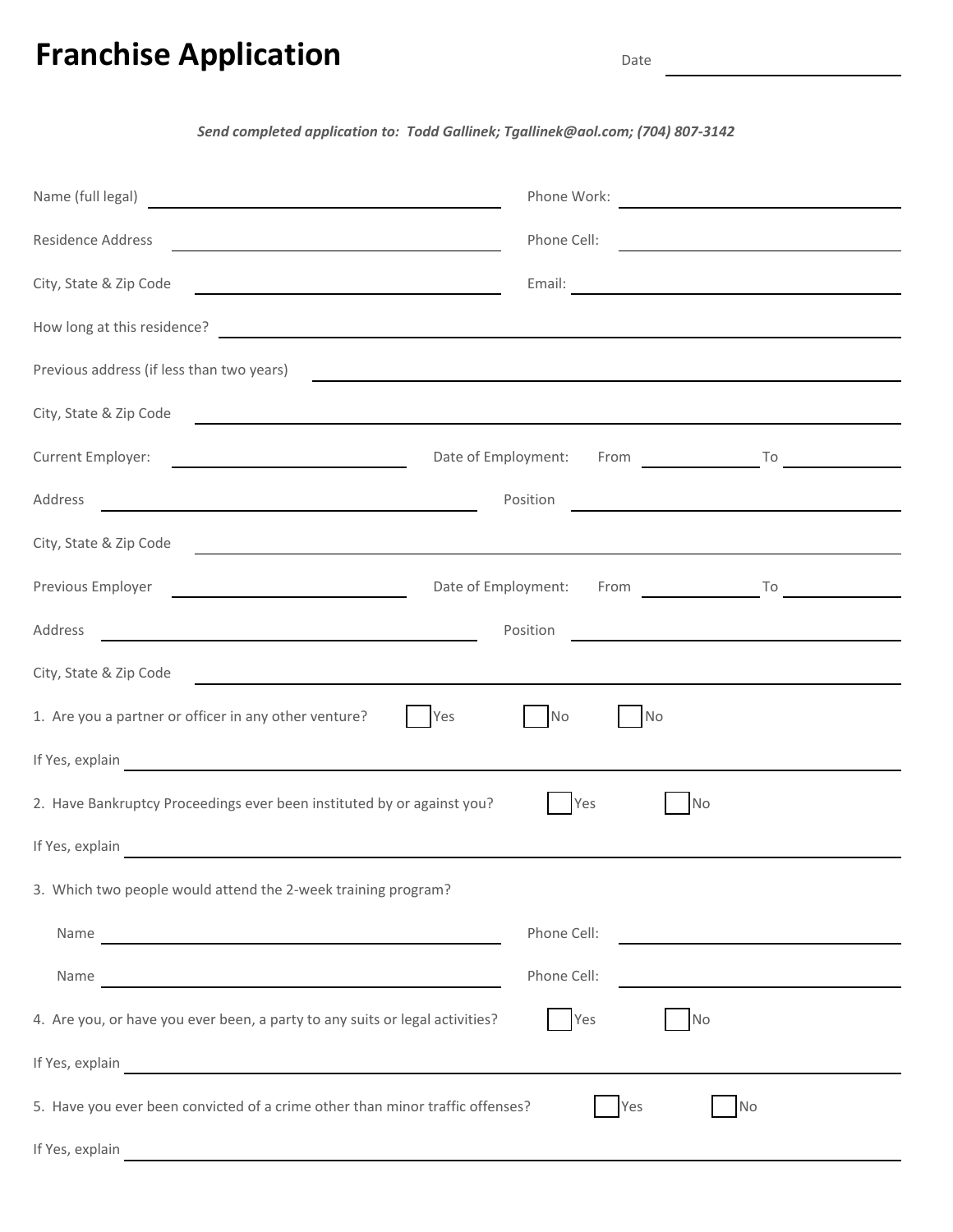Completing this form does not obligate you or us in any way. It merely is inteded to provide information on which to base preliminary discussions. All information will be kept strictly confidential. If an existing corpoation, or other business entity, please include most recent 12-month Profit Loss Statement and Balance Sheet.

| <b>Assets</b>                              | <b>Liabilities</b>                        |
|--------------------------------------------|-------------------------------------------|
| Cash (under mattress and in bank)          | Accounts Payable                          |
| Savings Accounts                           | Notes Payable Business Related            |
| <b>Investment Accounts</b>                 | Note Payable Automobiles                  |
| IRA or Other Reitrement Account            | Notes Payable Other                       |
| Life Insurance - Cash Surrender Value Only | Lines of Credict (including credit cards) |
| Accounts and Notes Receivable              | Loan on Life Insurance                    |
| Real Estate                                | Mortgages on Real Estate                  |
| Automobile Present Value                   | <b>Unpaid Taxes</b>                       |
| <b>Other Personal Property</b>             | Other Liabilities                         |
| Other Assets                               |                                           |
|                                            |                                           |
| <b>Total Assets</b>                        | <b>Total Liabilities</b>                  |
| <b>Section 1</b>                           |                                           |
| <b>Sources of Income</b>                   |                                           |
| Salary                                     | As Endorser or Co-Maker                   |
| Net Investment Income                      | Legal Claims or Judgements                |
| Real Estate Income                         | Provisions for Federal Income Tax         |
| Other Income (describe below)              | Other Special Debt                        |

Description of Other income in Section 1

# **Section 2**

#### **Major Credit References**

|                  | Original | Current | Payment | Frequency       | How secured or Endorsed |
|------------------|----------|---------|---------|-----------------|-------------------------|
| Name and Address | Balance  | Balance | Amount  | (monthly, etc.) | Type of Collateral      |
|                  |          |         |         |                 |                         |
|                  |          |         |         |                 |                         |
|                  |          |         |         |                 |                         |

# **Section 3**

## **Business or Personal References**

| Name and Address of Individual | Cell Phone | <b>Business Phone</b> | Membership (civic, business, professional) |
|--------------------------------|------------|-----------------------|--------------------------------------------|
|                                |            |                       |                                            |
|                                |            |                       |                                            |
|                                |            |                       |                                            |

I authorize Noodles Development, L.P to make inquiries as necessary to verify the accuracy of the statements made and to determine my credit worthiness. I certify that the above information and the statements contained in the attachments are true and accurate as of the states date(s). I understand that FALSE statements may result in forfeiture of any position obtained in the process of acquiring a Nothing but Noodles Franchise ® and may eliminate any chances of obtaining a a Nothing But Noodles ® Franchise (or its affiliates) in the future